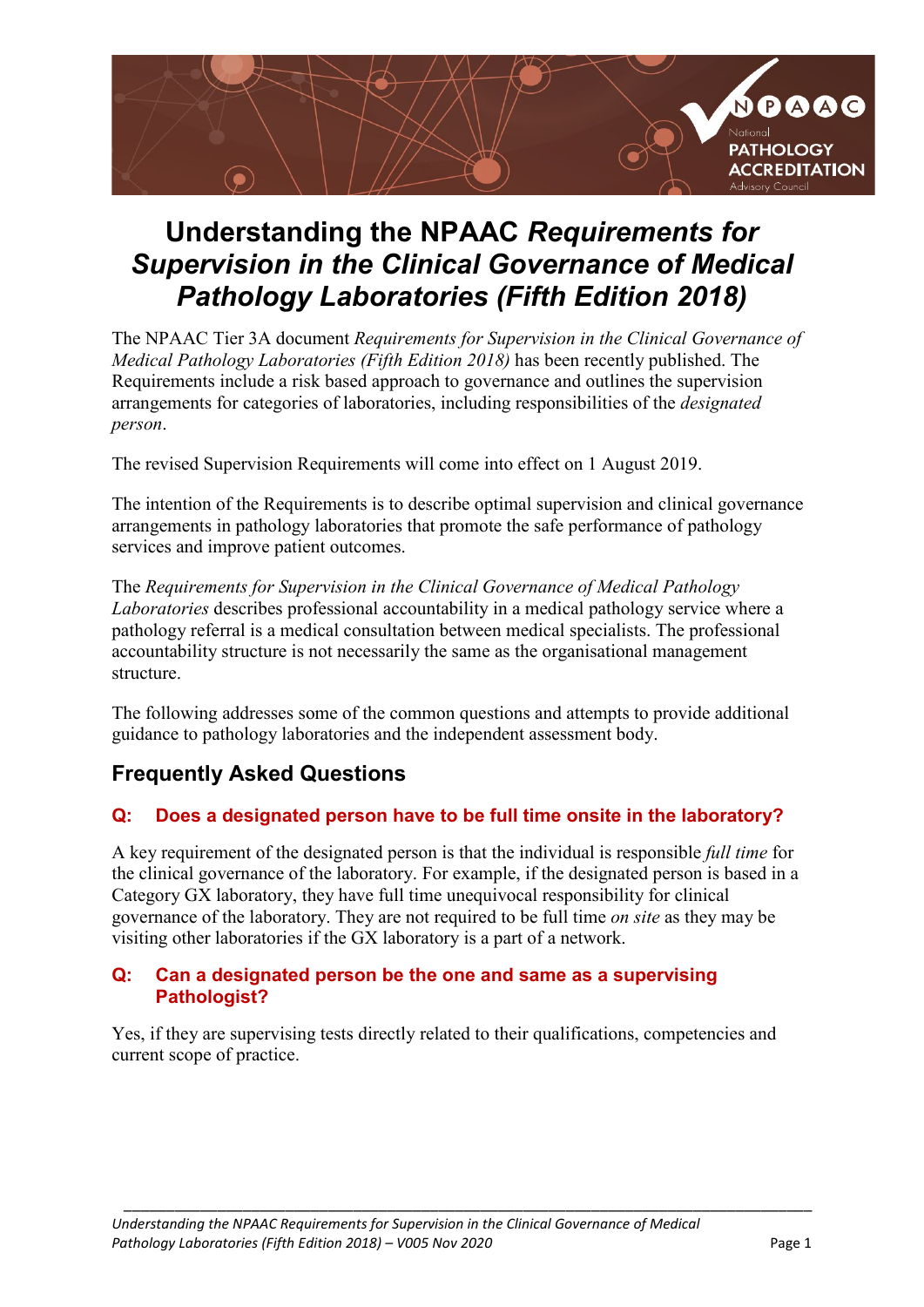

#### **Q: Can there be more than one designated person for a pathology laboratory?**

No. There can only be one designated person in a Category GX, S or M pathology laboratory. This is a registered medical practitioner who is accountable for the clinical governance of the laboratory or network of laboratories.

#### **Q: Is it acceptable if a designated person, who is full-time does a proportion of clinical work, during operational hours?**

This is acceptable if the clinical work is related to pathology activities and if there are appropriate supervision arrangements in place for pathology testing. Microbiologists, Immunologists and Haematologists may, for example, take part in ICU rounds or patient consultations.

A designated person attending clinics must be able to demonstrate to the independent accrediting body that even whilst doing so, the designated person maintains their responsibility to the laboratory and are able to perform their duties.

#### **Q: Does supervision need to be full-time onsite by a Pathologist with the relevant scope of practice?**

For a GX laboratory there must be at least one full time equivalent, in aggregate, onsite Pathologist with the relevant Scope of Practice for each pathology test offered by the laboratory.

## **Q: If I am a Pathologist with a relevant Scope of Practice but work part-time, can I supervise testing?**

I can supervise testing in a Category GX laboratory within my scope of practice as part of shared full time equivalent, in aggregate, onsite supervision of the pathology tests offered by the laboratory within my scope of practice.

Or

I can supervise testing in a Category GY laboratory within my scope of practice as part of shared full time equivalent, in aggregate, onsite supervision of the pathology tests offered by the laboratory within my scope of practice.

Or

I can be delegated supervision of those tests within my scope of practice offered by a Category GY laboratory where there is no full time, in aggregate, onsite pathologist supervision with relevant Scope of Practice, or those tests offered by a Category B laboratory within my scope of practice, provided that there is full time onsite pathologist supervision in the same scope of practice at the related Category GX laboratory. and

I can also be delegated supervision responsibility for tests within my scope of practice offered by any Category GY or B laboratories in the same Pathology Network I am part of.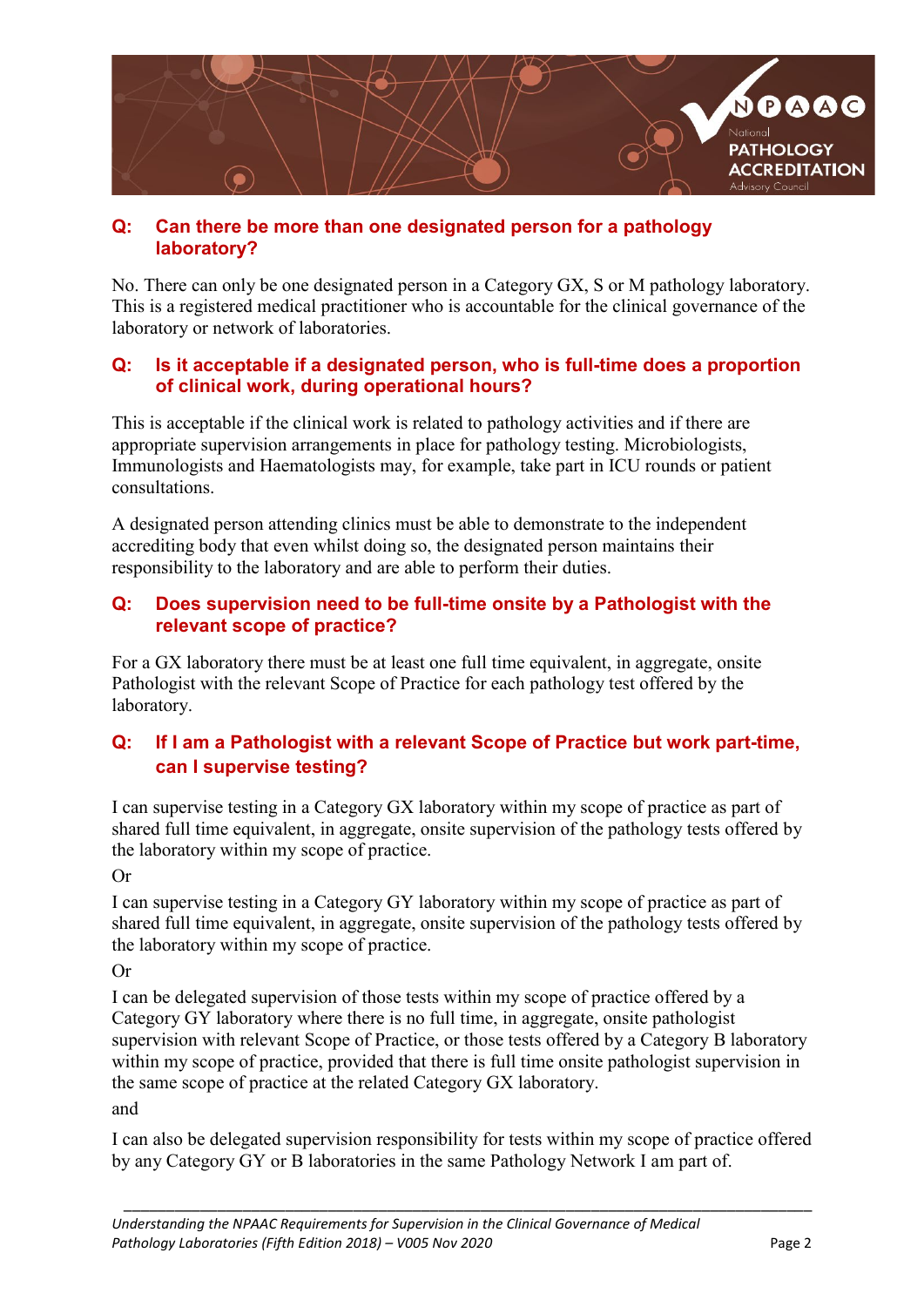

#### **Q: To which laboratory category is a pathology service where the designated person is a pathologist to be assigned?**

These services are to be provided in Category GX, GY and B laboratories.

#### **Q: What is risk assessment?**

The laboratory must have a Risk Management Process which is clearly identified within the laboratory policy framework. Standards related to risk management are outlined in Requirements for Medical Pathology Services S3.1-4 and Appendix A of that Standard. .

#### **Q: Who can perform supervision visits?**

Supervising Pathologist(s), Pathologists, Clinical Scientists, Quality Managers or Scientists (see S3.6, S3.7, and S3.10)

## **Q: Can a pathologist with a specific scope of practice supervise testing with their scope of practice if they are situated at a GX laboratory and testing is performed at a distant Category G or B laboratory?**

No. Any risk based assessment of supervision arrangements would dictate that the supervising pathologist be at the site where testing is conducted, in this example, at the other G or B laboratory.

## **Q: Can a medical specialist practitioner with a specific scope of practice supervise testing with their scope of practice if they are situated at a Category S laboratory and all testing is performed at a Category SB laboratory?**

No. A risk based assessment of supervision arrangements requires that the supervising medical specialist has a direct in person role for testing. Testing can only be offered at the SB laboratory if that testing is offered at the S laboratory and supervised by a medical specialist with scope of practice and competency in this area.

## **Q: In terms of leave cover, what is acceptable? For example, can a General Pathologist with a scope of practice in a sub discipline provide supervision for another sub discipline within the GX laboratory?**

The principles for adequate supervision are that the supervisor is appropriately qualified and with a relevant scope of practice and Continuing Professional Development in the area of testing.

## **Q. What is Scope of Practice and credentialing body?**

The aim of the Supervision Requirements is to ensure there is an appropriately qualified, and competent pathologist (or for Category S and M laboratories, a relevant medical practitioner) with a relevant scope of practice for the testing that is being supervised.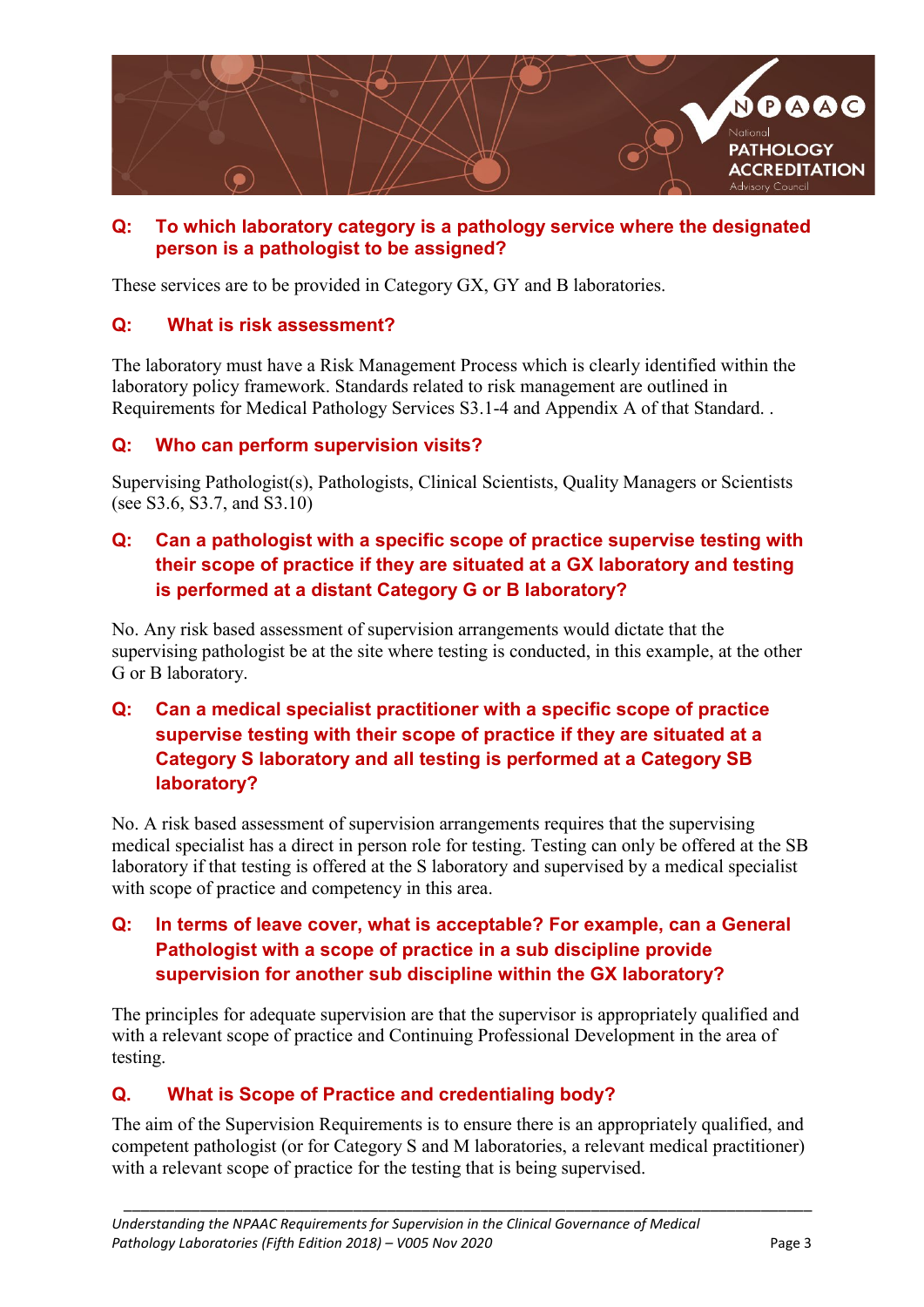

Scope of practice and credentialing body are defined in the Supervision Requirements.

The designated person for all medical laboratories, including Category S laboratories, will need to be able to provide assurance to the accrediting agency that they have the scope of practice appropriate to the range of testing that they supervise and that this will need to been verified by a relevant credentialing body.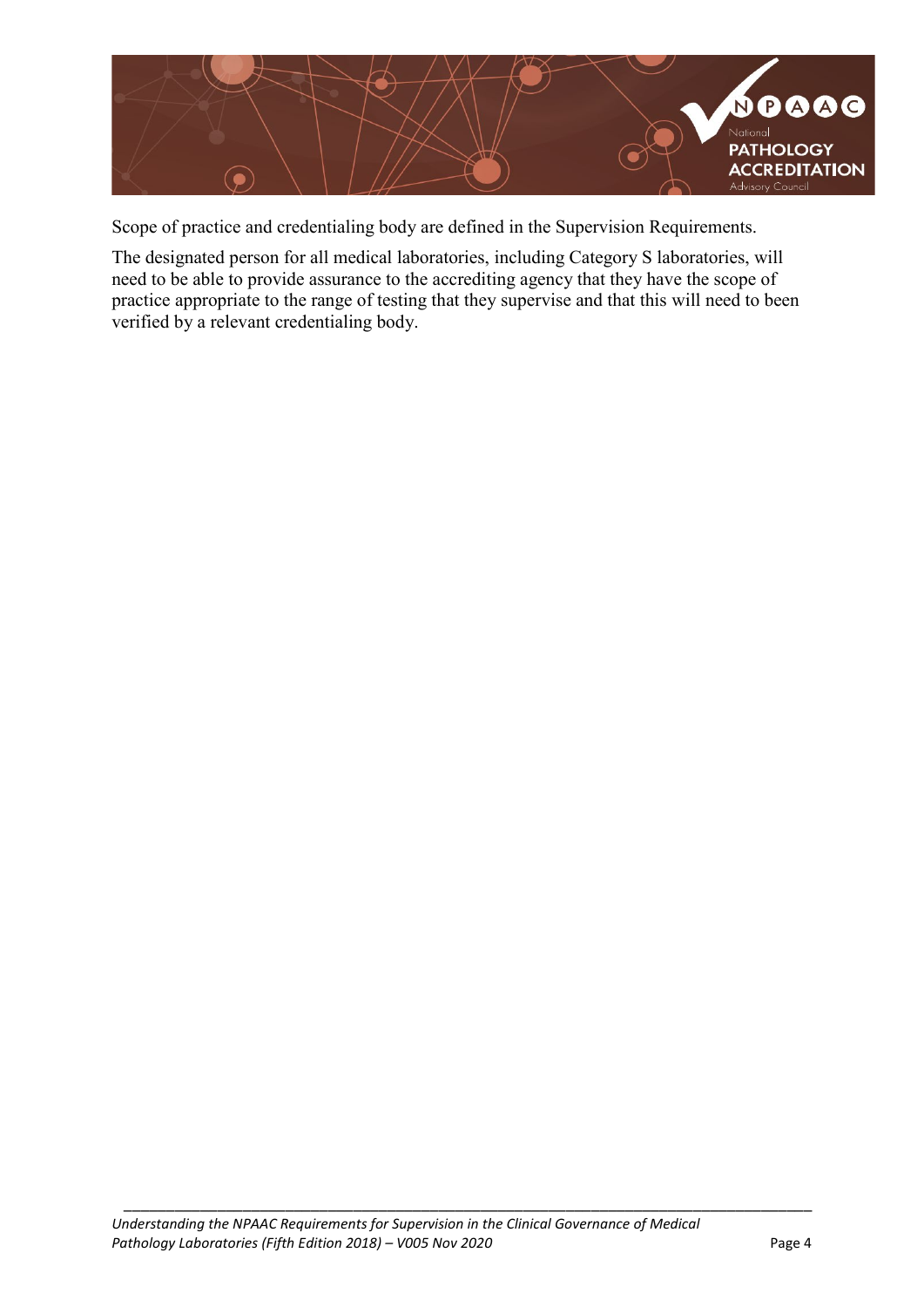

#### **Q: What is the role of Clinical Scientists in the supervision of pathology testing?**

The *Requirements for Supervision in Clinical Governance of Medical Pathology Laboratories* does not prescribe the role description of any member of the pathology workforce. Its purpose is to make clear the personal accountability of the registered medical practitioner for testing within their scope of practice.

It is recognised in the Standard (refer to the Introduction) that " the provision of quality pathology services relies on the collaborative working relationship between Pathologists, Clinical Scientists, Scientist, Technicians and other laboratory staff." and that "The Designated Person must make risk based decisions about the provision and supervision of tests based on the complexity of the tests performed , the number of tests performed, the qualifications and experience of scientific staff and the level of pathologist supervision required."

It is not expected that there will be any diminution in the important role that Clinical Scientists play in the provision of pathology services or direct supervision of pathology testing.

## **Q: Can a scientist with RTAC qualification supervise genetic testing?**

An RTAC qualified scientist who wishes to extend their scope of practice to supervise genetic testing would be expected to have a clinical scientist qualification and competency pertaining to genetic testing.

## **Q: Why have there been changes to S laboratory category?**

The intention of the Category S laboratory category was to define specialised medical testing carried out by persons with specific expertise in a limited range of tests for a particular target population. Over time routine testing has increasingly been carried out in S laboratories. This has given rise to differences in the supervision arrangements for the same test in Category GX/ GY/ B laboratories and S laboratories. The revised Standard seeks to restore the original purpose of the Category S laboratory. It is expected that this is testing which is not available in standard pathology laboratories to address a need in a small number of patients under the supervision of a medical practitioner with specific expertise in this area.

It is expected that testing that is currently considered "specialised" will also become routine pathology testing in the future and will not be eligible for a Category S laboratory classification**.** 

#### **Q: To which laboratory category is POC testing to be assigned?**

For the purposes of supervision, POC testing may be provided by a Category B laboratory (providing PoCT services only - S3.10) where the *designated person* for the pathology service is a pathologist, or a Category M laboratory, where the *designated person* is another medical practitioner.